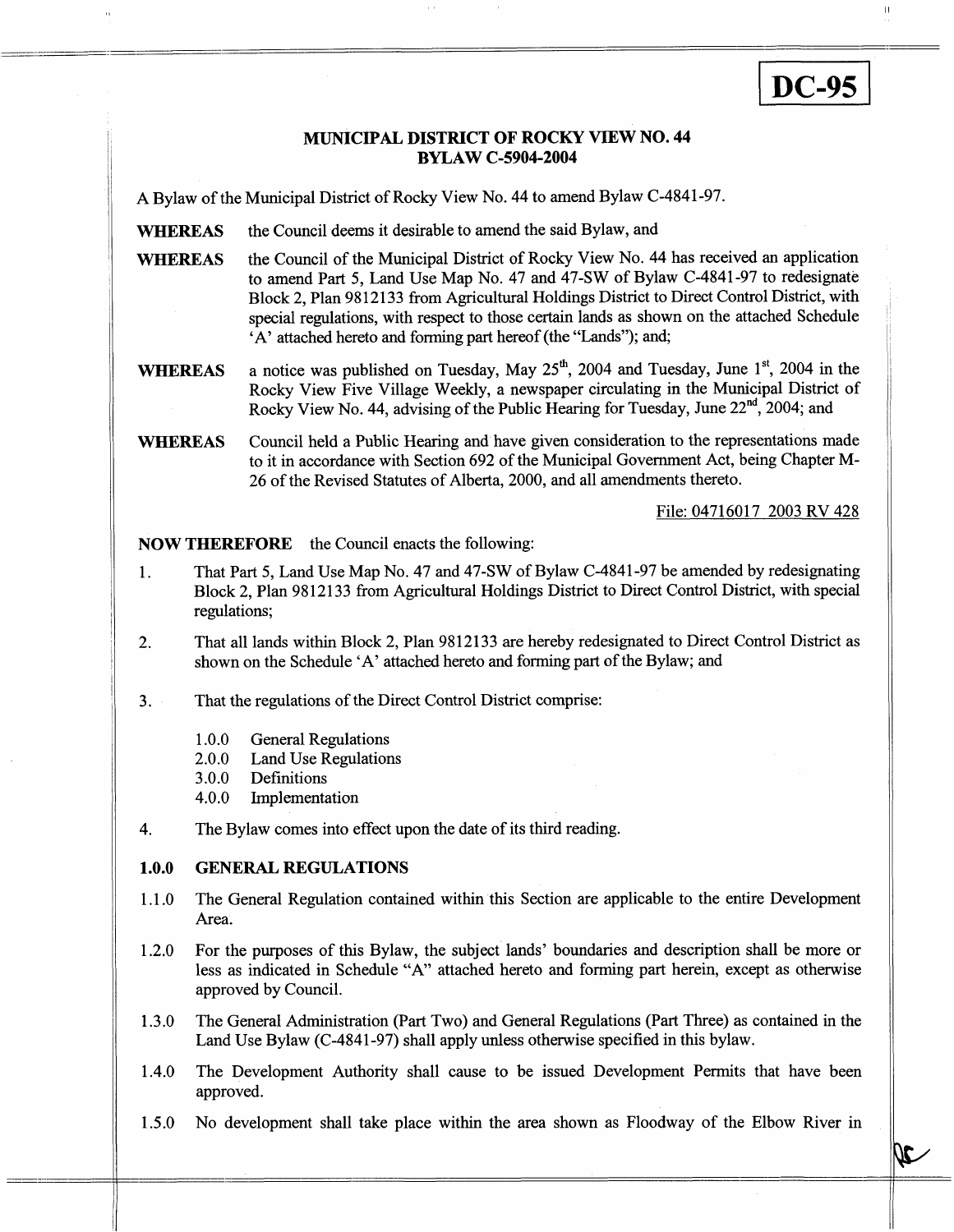### Schedule 7 of the Land Use Bylaw (C-4841-97).

1.6.0 No development of the Lands shall be permitted without and until the Owner has prepared and submitted a Geotechnical Study, conducted by a qualified professional licensed to practice in the Province of Alberta, to identify suitable building envelopes for 2 residences, consisting of one contiguous acre for each residence, containing stable slopes of less than 15%. At least 20% of the identified acre must not be within the setback requirements noted under this bylaw, in accordance with the Geotechnical Requirements of the Servicing Standards for Subdivisions and Road Construction as approved by Council on June 1, 1999, as amended. This must be prepared prior to stripping and grading of any portion of the site, all to the satisfaction of the Municipality.

<sup>I</sup>**DC-95** 

1.7.0 No development of the site shall take place until an easement agreement with the MD of Rocky View has been executed and registered at the owner's expense, to cover the portions of the culde-sac bulb at the north end of Range Road 34 that have been constructed on the southwest portion of the subject lands.

#### **2.0.0 LAND USE REGULATIONS**

2.1 .o Purpose and Intent

> The Purpose and intent of these regulations is to provide for 2 residential uses on a single parcel of land.

2.2.0 General Regulations

> Section 47 Residential Two District (R-2) of Land Use Bylaw C-4841-97 is applicable to this parcel unless otherwise stated in this Bylaw.

2.3.0 Uses

> *Dwelling, single detached*  2nd *Dwelling,* single detached *Accessory buildings less than 150.0 sq. m (1,614.0 sq. ft.) building area Home-Based Business, Type I Home-Based Business, Type I1 Keeping of animals at densities of no greater than one (1) livestock manure unit per 1.6 hectares (4.0 acres) Private swimming pools Kennels, Hobby*

#### 2.4.0 Minimum Requirements

2.4.1 Parcel size:

The minimum *parcel* size shall be **13.8** 1 acres.

2.5.0 Maximum *dwelling units* permitted with the titled area is Two.

#### 3.0.0 **DEVELOPMENT** & **BUILDING REGULATIONS**

- 3.1.0 No Development Permits or Building Permits shall be approved, shall be issued for any purpose, until:
	- a) The Owner has entered into a Deferred Services Agreement with the Municipality to connect to a piped waste and wastewater system, at the owner's cost, when such services become available.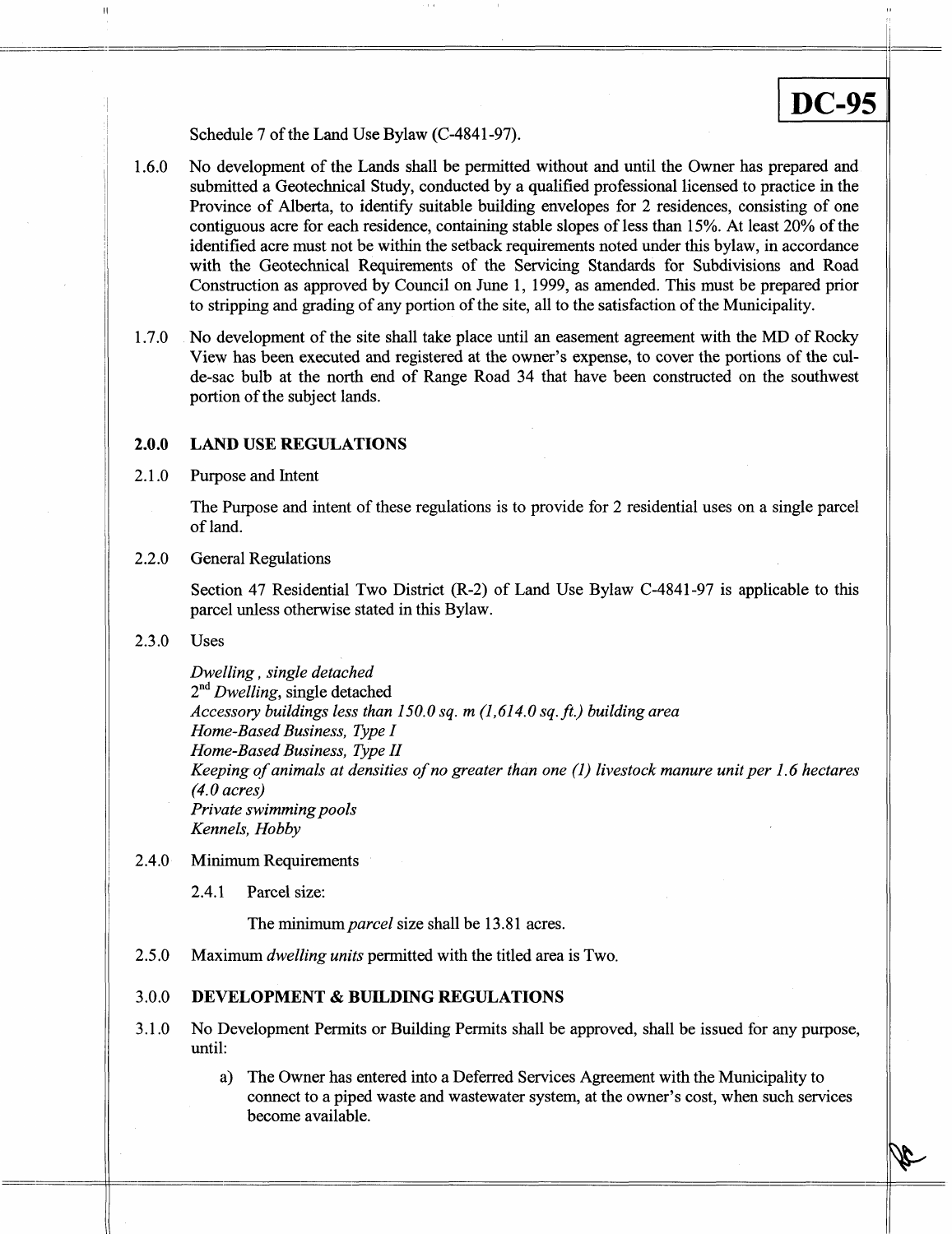- b) The Owner has provided an individual water well for each residence. The Owner is also to prepare and submit a Well Driller's Report for each well to determine whether an adequate supply of water is available to each new lot. In addition, the Well Driller's Report, a Real Property Report showing the location of the well on each new lot is to be submitted to the Municipality proving each new lot has a well in place. The Development or Building Permit shall not be granted until it has been demonstrated that there is a well for each new residence capable of supplying a minimum of one (1) IGPM of water for household purposes in accordance with the Water Wells Section of the Servicing Standards for the Subdivision and Road Construction **as** approved by Council on June 1, 1999, as amended, all to the satisfaction of the Municipality;
- c) The Owner has prepared a Construction Management Plan, including interim stormwater management measures, in form and substance satisfactory to the Municipality.
- 3.2.0 No development or building shall be situated on slopes greater than 15%.
- 3.3.0 No development permit or building permit shall be issued for a second dwelling on the site until such time as the Owner up-grades the gravel portion of Range Road 34, north of the River Spirit Golf Course, to a municipal gravel standard, including complete approaches to the lot, at the Owner's expense, in accordance with the Road Standards Section of the Servicing Standards for Subdivision and Road construction as approved by Council on June 1,1999, as amended;
- 3.4.0 If the Owner upgrades Range Road 34 to a higher standard than would have been necessary to service the development allowed by this bylaw, the Municipality will enter into an Endeavour to Assist Agreement with the Owner.
- 3.5.0 Each residence must by its own wastewater collection, treatment, and disposal system. No communal systems shall be permitted.

#### **4.0.0 DEFINITIONS**

4.1 .O Unless otherwise defined in this bylaw all words and uses shall be defined as per Section 8 (Definitions) of Bylaw C-4841-97.

#### **5.0.0 IMPLEMENTATION**

5.0.1 This Bylaw comes into effect upon the date of its third and final reading thereof.

## **File: 04716017/2003-RV-428**

First reading passed in open Council, assembled in the City of Calgary, in the Province of Alberta, on Tuesday, May 18,2004 on a motion by Councillor Goode.

Second reading passed in open Council, assembled in the City of Calgary, in the Province of Alberta, on Tuesday, June 22,2004 on a motion by Councillor Goode

'Third reading passed in open Council, assembled in the City of Calgary, in the Province of Alberta, on Tuesday, June 22,2004 on a motion by Councillor Habberfield.

REEYE OR DEPUTY REEVE

SECRETARY **MLANH**